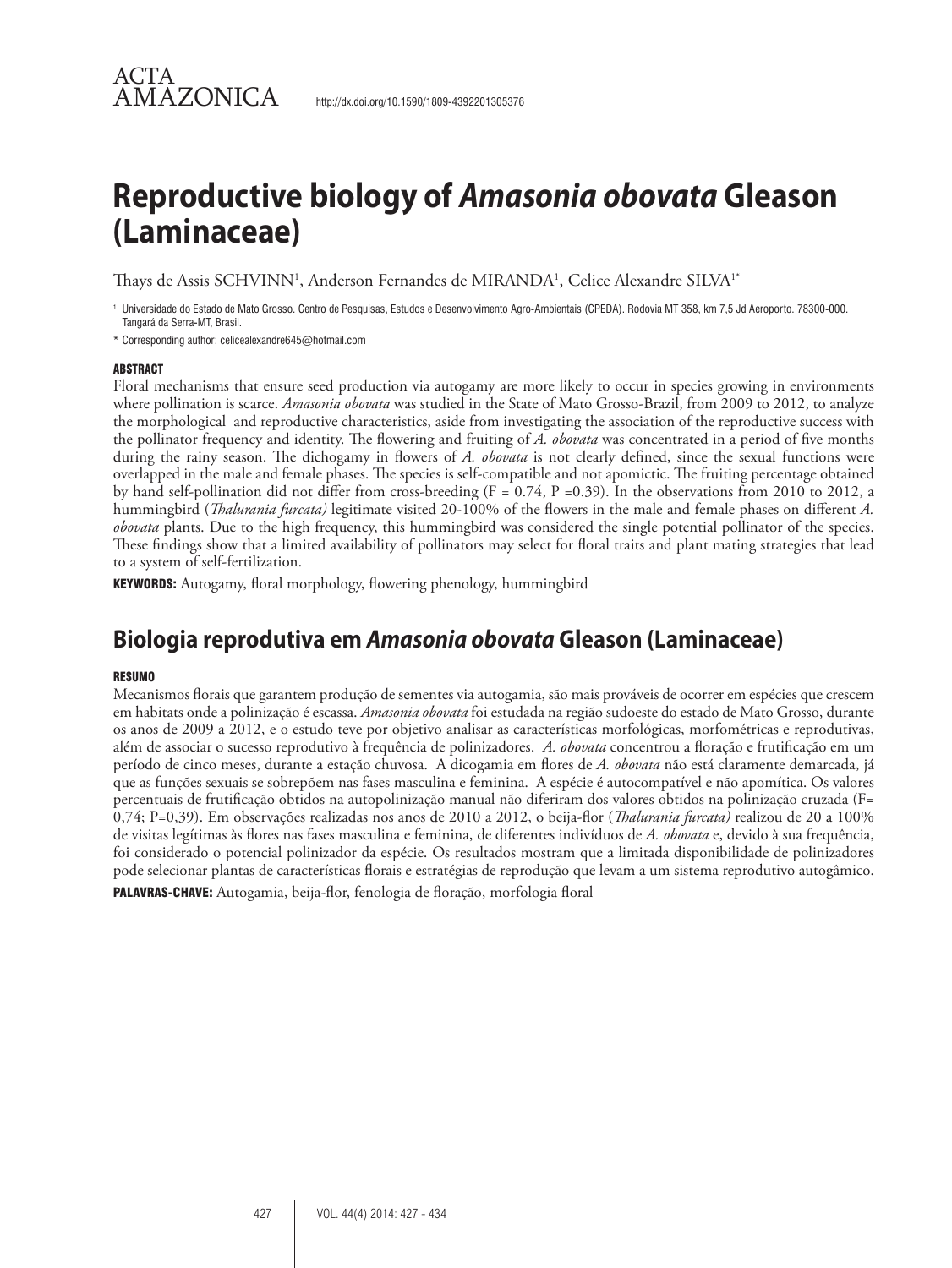# **INTRODUCTION**

The family Lamiaceae (Labiatae) is often considered closely related to Verbenaceae, since both have aromatic oils and ovaries with four locules due to the development of false septa (Judd *et al.* 2009). *Amasonia* comprises herbs, subshrubs and shrubs with alternate, rarely sub-opposite leaves, cymose inflorescences, cymules subtending colorful bracts and yellowish or white flowers (Judd *et al.* 2009).

Studies on reproductive traits of *Amasonia* are scarce. Some of them include a taxonomic study on *Amasonia* found in Brazil (Santos *et al.* 2012) and lists and identification keys for the genera of Lamiaceae native to the Brazilian Amazon (Harley 2012). The reproductive biology of *Amasonia campestris* was studied in Venezuela (Ramírez 2007) and was described as a perennial herb, with red floral bracts, yellow tubular flowers; didynamous stamens and bifid stigma, pollinated by hummingbirds and butterflies. The flowers are protandric, which means that the male sexual phase precedes the female phase (Harder and Barrett 2006).

Changes from cross-breeding to selfing have received much attention due to their biological importance for plant populations (Goodwillie *et al.* 2005). In altered environments, the level of disturbance of the plant-pollinator interactions and the resulting limitations for pollen export and deposition can generate different selective forces in the plant mating systems (Morgan and Wilson 2005). Eckert et al. (2010) in metaanalysis of 22 studies involving 27 plant species showing a significant reduction in the proportion of seeds outcrossed in response to anthropogenic habitat modifications.

Subtle variations in the morphology of male and female sex organs can cause significant differences in the probability of spontaneous selfing and can be important selection targets (Goodwillie *et al.* 2005; Eckert *et al.* 2010). Autogamy can generally be achieved by changes in the development of key floral traits that separate the sexual organs (anthers and stigma) in relation to space (herkogamy), time (dichogamy) or both (Schoen 1982, Wyatt 1986). The reduction in the distance between anthers and stigmas has been considered a major adaptive change towards a greater capacity for autonomous seed production, especially when plants are affected by limitations caused by cross-pollination (Herlihy and Eckert 2002; Moeller and Geber 2005; Brys and Jacquemyn 2012).

Dichogamy is a reproductive strategy to avoid intrafloral interference between pollen donation and reception (Bertin and Newman 1993). In case of complete dichogamy, selfpollination is totally impaired (Webb and Lloyd 1986), but an overlapping in the expression of the two sexual functions (i.e., partial dichogamy) can generate opportunities for selfpollination (Schoen and Lloyd 1992). Small changes in the level of dichogamy can result in major changes in the ability of self-pollination (Webb and Lloyd 1986; Barrett 2003; Kalisz *et al.* 2012).

This study aimed to investigate the reproductive biology and herkogamy of *Amasonia obovata*, providing information on the floral characteristics that explain the timing of the sexual functions, functioning of the reproductive system and the frequency of pollinators.

# **MATERIALS AND METHODS**

#### **Studied species and study area**

*Amasonia obovata* Lamiaceae (Labiatae) is a subshrub to shrub (0.3-2.5m height), with brown subquadrangular branches. Leaves are usually clustered in the upper part of the branches. Inflorescences are pauciflora to multiflora, have rosy red, glabrous bracts; campanulate, chartaceous; a vinaceous calyx, light orange corolla, with lengthwise cream stripes; stamens inserted in the corolla tube. The species occurs in Venezuela (Moldenke 1947, 1978) and Brazil (in the states of Amazonas, Pará, Piauí, Tocantins and Mato Grosso), on stony soils as well as in Cerrado regions (in Piauí and Mato Grosso). Flowering season occurs between August and January and fruit ripening in September (Santos *et al.* 2012).

*Amasonia obovata* was studied in the understory of a forest fragment (ca. 18 ha) of semi-deciduous vegetation (Sassaki *et al.* 2010), in Tangará da Serra (14º04' S-57º03' W), in southwestern Mato Grosso, for three reproductive seasons: from December 2009 to March 2010, December 2010 to May 2011 and from December 2011 to March 2012. The study site is located at an altitude of about 420 masl and has a rainy tropical, hot and humid climate, with two seasons: a rainy season between September and April and a dry season between May and August. The average annual rainfall is 1,830 mm. The average annual temperature is 24.4 °C-26.1 °C and the relative humidity 70-80% (Martins *et al.* 2010).

The soils of the region are sandy-clay, dystrophic or have low fertility. Currently, the original vegetation of the region is fragmented, surrounded by large monoculture areas of corn and soybean.

#### **Phenology of flowering and fruiting**

For phenological studies, 15 fertile plants were identified, numbered and monitored weekly during the flowering and fruiting periods of the species from 2009 to 2011. For each plant, the following characteristics were recorded: inflorescence length, total number of flowers per inflorescence, number of flowers per bract, number of open flowers per inflorescence/ day, the development period (in months) and fruit dispersal.

 A voucher specimen was deposited at the Herbarium TANG 1104 of the Universidade do Estado de Mato Grosso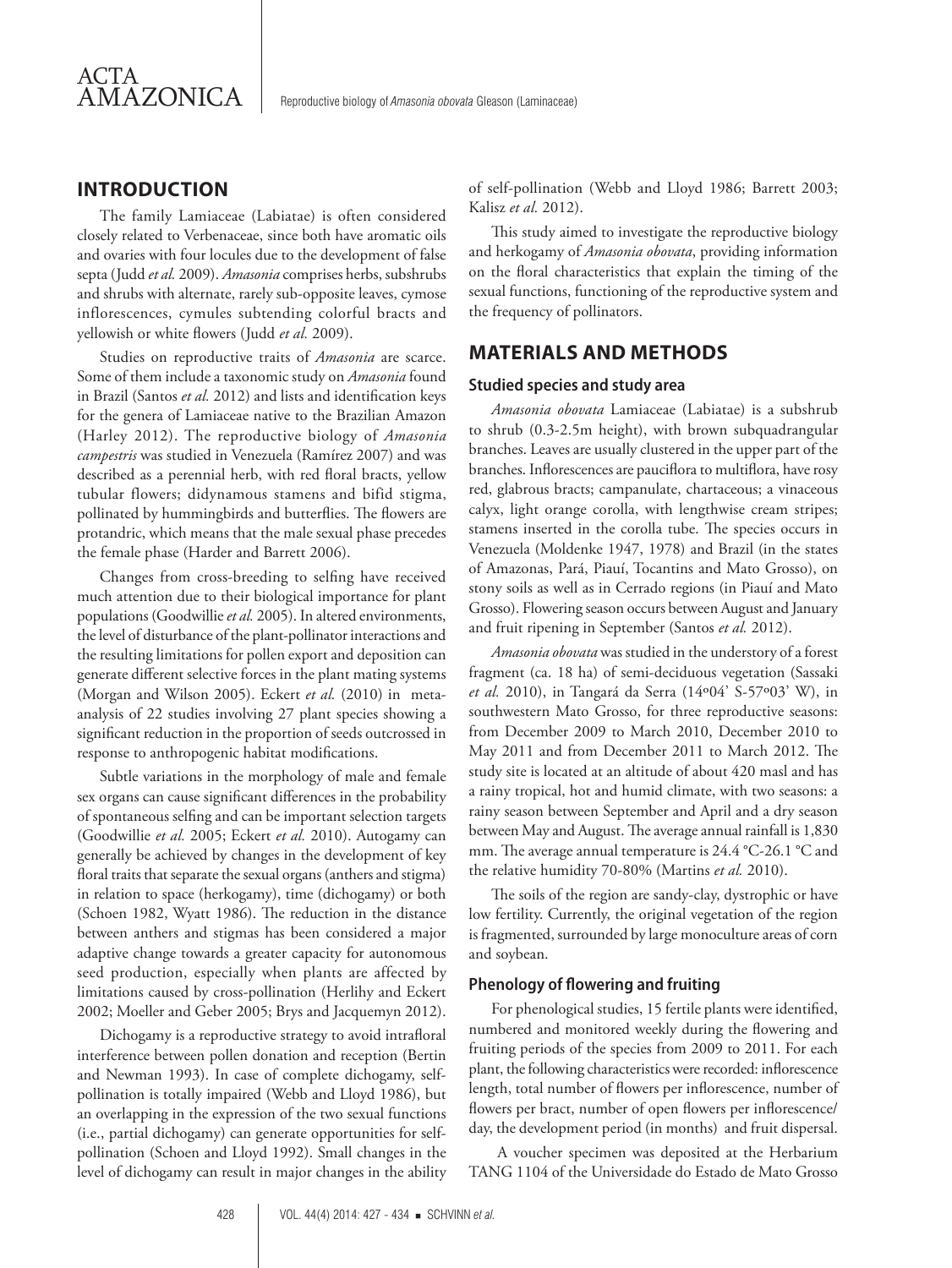(UNEMAT) and Laboratory of Plant Taxonomy LATAX of the Universidade Federal Rural de Pernambuco (UFRPE).

#### **Morphology and floral biology**

AMAZONICA

ACTA

The morphological description was based on schematic drawings of 10 flowers of different plants.

To investigate the male and female functions for floral longevity, plants of *A. obovata* were transferred to pots and moved to a greenhouse and the gender identification confirmed by field observations. We investigated the time of flower opening, anther dehiscence, stigma receptivity, and pollen viability during the following stages of flower development: (1) pre-anthesis, (2) early anthesis, (3) first day after flower opening, (4) second day after flower opening, and (5) senescence. These parameters were evaluated every 3 h for four consecutive days in 25 flowers of five different plants.

The stigmatic receptivity was tested by applying 3% hydrogen peroxide (Dafni 1992) in the morning to preanthesis buds ( $N = 7$ ) and flowers in the male ( $N = 16$ ) and female  $(N = 12)$ , and in the afternoon to flowers in the male  $(N = 12)$  and female stages  $(N = 9)$ .

The volume of accumulated nectar was measured in flowers previously isolated in organza bags, in the male  $(N = 14)$  and female stage ( $N = 10$ ). The test was performed at 9:00 and 15:00, using a micropipette. Pre-anthesis buds were tested for pollen viability ( $N = 15$ ) of male ( $N = 10$ ) and female-stage flowers  $(N = 10)$  of five different plants. All anthers of buds and flowers were ground on a slide with a drop of Acetic Carmine (Radford *et al.* 1974) to count out 200 pollen grains (viable and non-viable) per slide under an optical microscope (SZX12, Olympus, Ontario, NY) (Koch *et al.* 2010).

#### **Flower and fruit morphometry**

To assess the level of herkogamy (minimum distance between stigma and anthers), 25 fresh, fully developed flowers from five plants were evaluated using graph paper and a stereoscopic microscope (S6D, Leica, Taiwan, China). The length of the following flower organs was measured: bract, calyx, corolla tube, corolla lobes, upper and lower filament, anthers, style, and stigma. In fruits  $(N = 25)$  the height and width of mature fruits of five plants were measured, using calipers.

#### **Breeding system**

The reproductive system and number of fruits/treatment were evaluated in January and February 2012, by the following pollination treatments: spontaneous selfing  $(N =$ 26) (isolated flowers in organza bags, unmanipulated); handselfing  $(N = 22)$  (isolated flowers and hand-pollinated with the plant's own pollen or flowers of the same inflorescence); apomixis  $(N = 26)$  (isolated flowers and hand-emasculated pre-anthesis anthers), cross-pollination ( $N = 26$ ) (isolated

flowers and hand-pollinated with pollen from flowers of other plants) and natural conditions ( $N = 30$ ) (flowers naturally pollinated by pollinators).

The index of self-incompatibility (ISI) was calculated by dividing the fruit/flower ratio from hand-pollination by the fruit/flower ratio from hand cross-pollination (Zapata and Arroyo 1978). Samples with indices above 0.75 were described as self-compatible (Bullock 1985).The natural fruit set was evaluated in the inflorescences destined for phenological observations. The number of fruits/inflorescence  $(N = 15)$  and seeds per fruit  $(N = 25)$  of these inflorescences was counted.

Data analysis. To meet the assumptions of parametric analysis, the pollen grain viability was square root transformed as required (Zar 1999). To analyze the reproductive system was conducted chi square test. The morphometric variables of *A. obovata* was analyzed using mean and standard deviation. All analyzes were run using Statistica software V.12 (StatSoft 2012).

#### **Floral visitors**

Diurnal flower visitors of the same set of plants (N=15) were monitored during the flowering peak of the species, from 2009 to 2012, in the periods of highest pollinator activity in the study area, i.e., from 05:30 to 10:30 am, and from 3:00 to 5:00 pm, during three to five consecutive days, totaling 40 hours of observation. Observations of the visitor behavior were recorded every day and the collected floral resources were registered.

Insect visitors were collected, killed and prepared on entomological pins for later identification. Hummingbirds were observed and photographed for identification in the field with the help of a field guide (Sigrist 2007).

### **RESULTS**

#### **Flowering and fruiting phenology**

In the study area, *A. obovata* individuals were about one meter tall and had showy inflorescences with a length of 8.1 to 29.2 cm (mean of =  $15.09 \pm 5.60$  cm). During the dry season, the aerial parts of the plants dry out and restart vegetative and reproductive development at the beginning of the following rainy season.

The flowering of *A. obovata* in the first reproductive season began in the second fortnight of December and lasted until mid-March, with a flowering peak in January and February (Figure 1). The second reproductive season lasted five months (Figure 1), characterized by a longer period of flowering and greater availability of flowers (Table 1).

Flowering and fruiting (N=15) plants would occur simultaneously and last four to five months. Dispersal occurred when the fruits turned dark red, about five months after the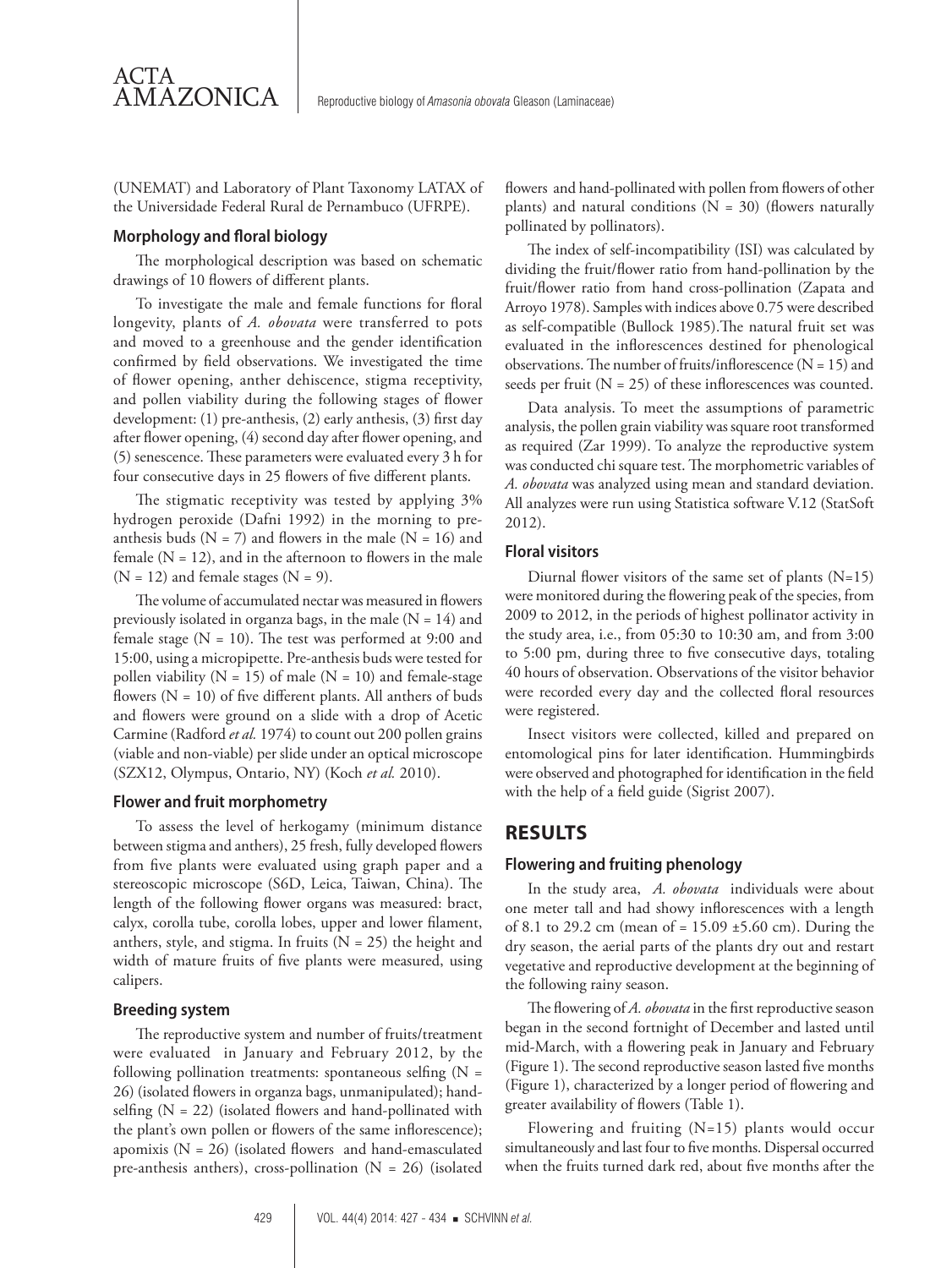**Table 1.** Mean and standard deviation (SD) of the total number of flowers produced per inflorescence, flowers per bracts and open flowers per day in two reproductive seasons of *Amasonia obovata*, in Tangará da Serra, state of Mato Grosso, Brazil

| Observation period               | 2009/2010 |       |                          | 2010/2011 |       |            |
|----------------------------------|-----------|-------|--------------------------|-----------|-------|------------|
| Analyzed parameters              | Mean      | SD    | Range                    | Mean      | SD    | Variation  |
| Flowers/inflorescence            | 53.63     | 12.32 | $30 - 74$                | 74.33     | 36.02 | $30 - 159$ |
| Flowers/bracts                   | 5.55      | 1.75  | $3 - 9$                  | 5.27      | .67   | $3 - 9$    |
| Open flowers / inflorescence/day | 3.21      | .82   | $\overline{\phantom{0}}$ | 4.12      | 36.02 | $-13$      |



ACTA

**AMAZONICA** 

**Figure 1.** Flowering phenology of *Amasonia obovata* during the first (■) and second (0) reproductive season (2009/2010 and 2010/2011 respectively), in a forest fragment of Tangará da Serra, state of Mato Grosso, Brazil

**Table 2.** Morphometric variables, means and standard deviation (SD) of floral structures (N=25) of *Amasonia obovata* in a forest fragment of Tangará da Serra, state of Mato Grosso, Brazil

| <b>Structures</b>     | Mean | <b>SD</b> |
|-----------------------|------|-----------|
| Length (cm)           |      |           |
| <b>Bracts</b>         | 1.83 | 0.54      |
| Calyx                 | 0.92 | 0.08      |
| Corolla tube          | 2.95 | 0.18      |
| Corolla lobes         | 0.47 | 0.09      |
| Height (cm)           |      |           |
| <b>Upper filament</b> | 2.79 | 0.33      |
| Lower filament        | 2.55 | 0.38      |
| Anther                | 0.25 | 0.05      |
| Style                 | 3.06 | 0.29      |
| Stigma                | 0.10 | 0.01      |
| Ovary                 | 0.2  |           |



**Figure 2.** Position of stamens and pistil of *Amasonia obovata*. Male phase (A and B) and Female phase (C and D), in a forest fragment of Tangará da Serra, state of Mato Grosso, Brazil

beginning of fruit set. In the second half of June, branches and leaves dried out in the dry season in both observation periods. The resumption of vegetative growth was indicated by the growth of new leaves and occurred in October in 2010 and 2011. The growth of the first inflorescences was observed in late December and early January of the respective years.

#### **Morphology and floral biology**

Flowers of *A. obovata* are androgynous and protandrous, have red bracts, cream-yellow corolla, superior ovary (Table 2) with four locules and 3-4 ovules per ovary. The fresh fruits are globose and have a width of  $0.5$  -  $0.7$  cm (mean of =  $0.6$  $\pm$  0.09) and height of 0.6-0.8 cm (mean of =0.7  $\pm$  0.07).

In both, buds and flowers of *A. obovata,* the floral tube opening is faced downward or perpendicular to the floral axis. There was no stigmatic receptivity or pollen release in pre-anthesis buds, however 69% of the pollen in the anthers were viable. Anthesis began in the night, around 11:30 pm, characterized by a slow detachment of lobes from the corolla. About nine hours after the onset of anthesis, the lobes of the corolla and style were exposed and reflexed.

On the first day of flower opening, the male function was evidenced by the upright position of the stamens (Figure 2A-B). Stigmatic receptivity at this stage was noted in 38% and 18% (N=16) of the flowers in the morning and afternoon, respectively. Pollen release was observed in 75% of the flowers in the morning, and 100% (N=16) in the afternoon. Pollen viability was 52% (N=10). The nectar accumulated at the base of the corolla tube and the volume produced per flower was mean of =0.56  $\pm$  0.36  $\mu$ L in the morning and mean of  $= 0.45 \pm 0.30$  μL in the afternoon. The male function lasted approximately 12 hours. During the transition from male to female function, style and anthers were upright.

 The female function was evidenced between 8:00 and 10:00 pm of the first day of anthesis, characterized by the reflexed anthers and upright style and stigma (Figure 2C-D). At this stage, the stigmatic receptivity was 100% in the morning and afternoon (N=12). Pollen was released from 33% (N=12) of the examined flowers in the morning and 56% (N=9) in the afternoon. Pollen viability was 53% (N=10). The nectar volume produced per flower was (mean of =  $0.39 \pm 0.22$  µL in the morning) and (mean of =  $0.20$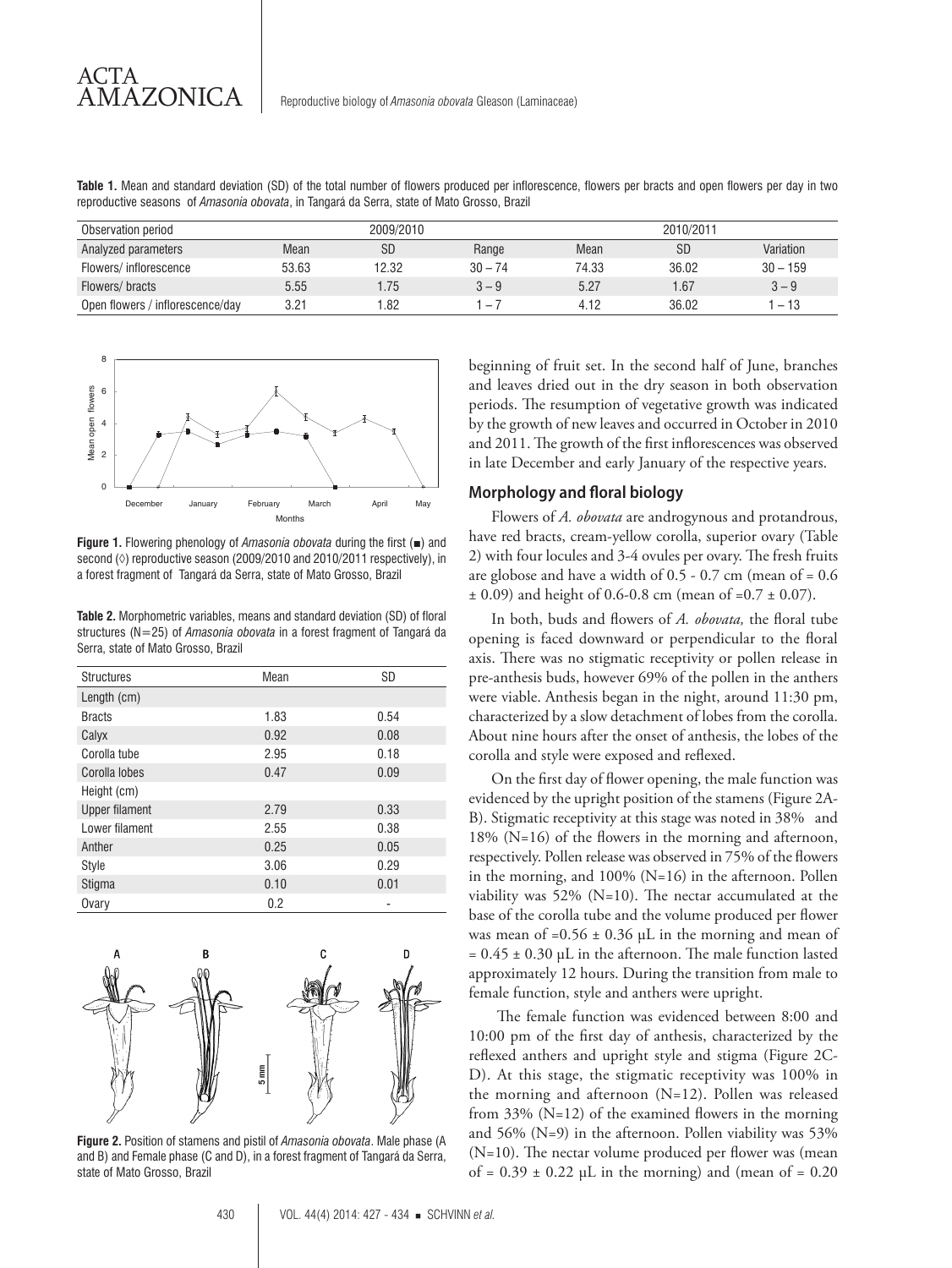| Treatments                   | No. of flowers | No. of fruits | Fruit set | Seeds/fruit<br>(Mean and SD) |
|------------------------------|----------------|---------------|-----------|------------------------------|
| Hand self-pollination        | 22             |               | 31.81     | $2.67 \pm 0.52$              |
| Spontaneous self-pollination | 25             |               | 4.00      | $2.00 \pm 0.40$              |
| Cross-pollination            | 26             | 09            | 34.61     | $2.60 \pm 0.52$              |
| Natural conditions           | 30             | 24            | 80.00     | $2.13 \pm 0.61$              |
| Apomixis                     | 26             |               | 00.00     | $0.00 \pm 0.00$              |

**Table 3.** Reproductive system of *Amasonia obovata* (Lamiaceae) in a forest fragment of Tangará da Serra, state of Mato Grosso, Brazil. Nº denotes Number.

± 0.32 μL in the afternoon). The female function lasted approximately 23 hours. The proportion of flowers with male and female function per inflorescence was 1:1 (mean of = 0.75 ± 2.1). Senescence, characterized by a loss of brightness and corolla drop occurred about 44 hours after the beginning of anthesis.

#### **System and reproductive success**

The fruit set rate obtained by hand-pollination did not differ from values obtained for cross-pollination ( $\chi^2$ =2.81; p= 0.93, Table 3) and was significantly lower than under natural conditions  $(\chi^2=9.40; p= 0.002,$  Table 3). No autonomous apomixis was observed in the species. The average numbers of seeds per fruit in all treatments except apomixis were similar (Table 3). The self-compatibility index was 0.77.

The number of fruits per inflorescence ranged from 5 to 53 (mean of =17.27 ± 14.25), averaging 1.76 ± 0.93 seeds per fruit. One seed was recorded in 52% of the fruits analyzed, 24% of the fruits had two seeds, 20% three and 4% four seeds (i.e., the full potential).

#### **Flower visitors**

A hummingbird *Thalurania furcata* (Gmelin) Trochilidae accounted for 60%, 20% and 100% of the visits to *A. obovata* flowers in 2010, 2011 and 2012, respectively. This hummingbird performed legitimate visits to flowers in the male and female phases of different plants. The months of greatest frequency of visits of *T. furcata* were January and February and were mostly concentrated in the morning, in the three years of observation. The foraging strategy used by *T. furcata* was traplining (sensu Linhart 1973). The visits last about two seconds during which the reproductive organs were touched. The interval between two consecutive visits was about one hour. In view of the visitation frequency (Total N=46) and ability to perform legitimate pollinations, *T. furcata* was considered the only pollinator of *A. obovata*.

The bees *Eulaema nigrita* (Lepeletier) and *Trigona* were recorded in two years of observation, and together represent 22% (Total N=13) of the visits to *A. obovata*. They pierced the base of the corolla tube to capture nectar, stayed in the flower for about five seconds, and visited other flowers on the same and on other plants on dry and sunny days. Ants of the genus

*Ectatoma* were also observed on the inflorescences, possibly due to the presence of nectaries in the calyces and at the base of the floral bracts, and were sometimes also observed at the base of the corolla tube colleting nectar, although it was not clear whether they pierced the corolla tube or used the hole made by bees.

## **DISCUSSION**

The flowering and fruiting season of *Amasonia obovata* is concentrated in a period of four to five months and during the rain season, characterizing it as a hemicryptophytic species. Herbaceous hemicryptophyte species are common in the Cerrado, as for example in a cerradão (woodland-savanna with closed canopy) area, in Campo Grande, MS (Assunção *et al.* 2011), where 59% of the species belong to this group. This adaptive trait was also detected in *A. campestris,* in the Central Llanos region of Venezuela (Ramirez 2007), and is considered an attempt to avoid the unfavorable season (Costa *et al.* 2007; Ramirez 2007).

The phases of dichogamy in *A. obovata* are not clearly separated, i.e., flowers with a functionally male floral architecture also retained the female functionality and vice versa. The simultaneity of the events of pollen release and stigmatic viability in both phases, combined with a pollen viability above 50%, as observed in *A. obovata* and other protandrous species of Lamiaceae (e.g., *Ocimum canum -*  Amaral *et al.* 2007 and *Ocimum campechianum -* Silva 2007), reveals that both protandry and protogyny hampers, but cannot impede selfing (Dart *et al* 2012).

Characteristics such as the maintenance of pollen viability and release during the female phase reinforce the male fitness in *A. obovata* flowers. The pattern of resource allocation to sexual functions may represent a strategy developed by plants to improve the performance of male and female functions, regulate self-pollination levels and ensure the sexual reproduction, so that each sexual function is benefitted by the proportion of resources allocated to it (Devlin and Stephenson 1985).

The long duration of the female phase recorded in *A. obovata* is a strategy to increase the availability for visits and maximize the reproductive success. However this pattern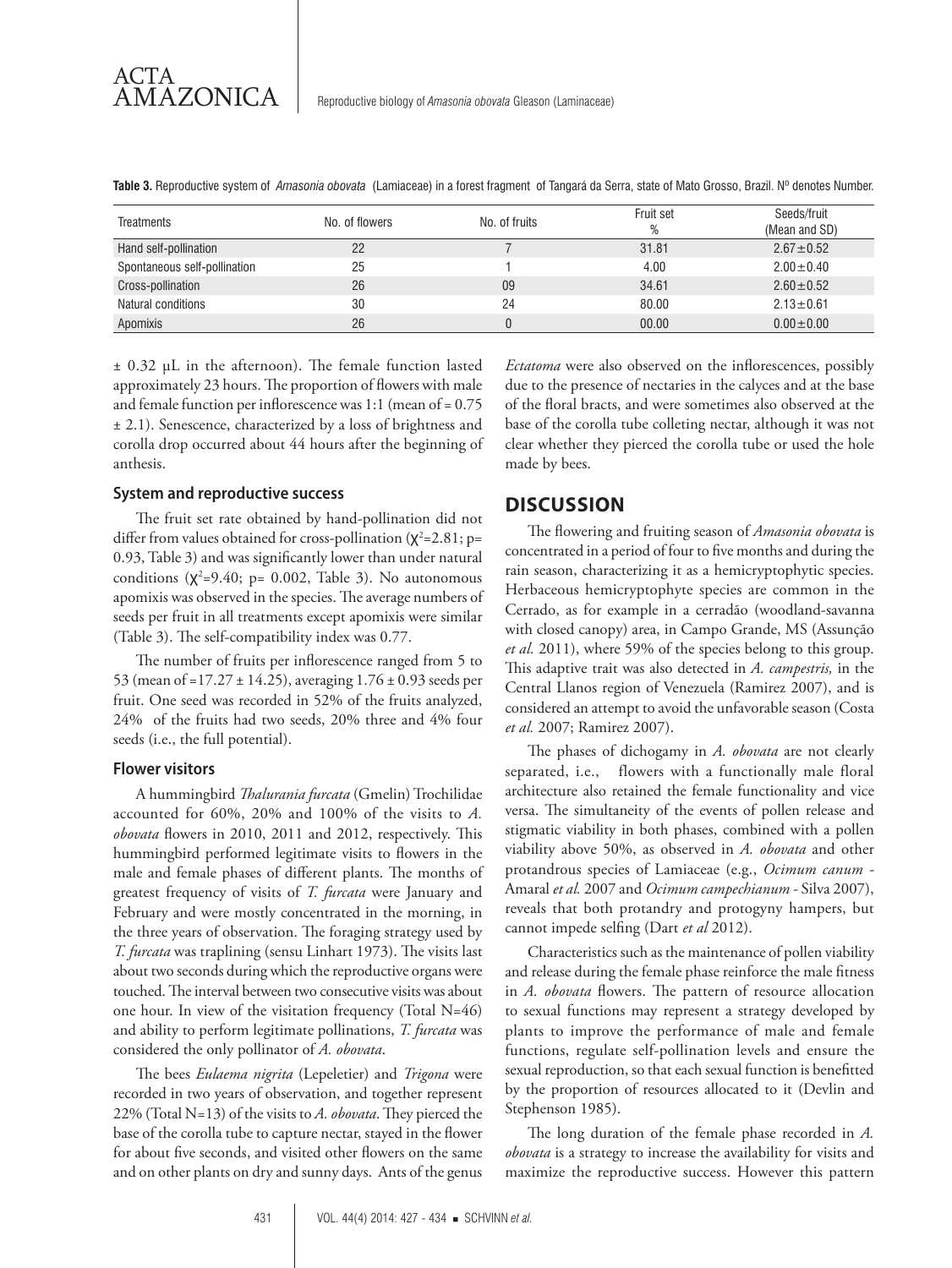does not seem to be repeated in others markedly protandrous species such as *Ferdinandusa speciosa* (Rubiaceae) (Castro and Oliveira 2001) and *Ziziphus joazeiro* (Rhamnaceae) (Nadia *et al*. 2007), which have a similar longevity of male and female phases. In *Salvia sellowiana* (Lamiaceae), the larger male reproductive success was attributed to the anthesis longevity, gradual pollen distribution, small number of eggs to be fertilized, high frequency and foraging mode of its pollinators (Aximoff and Freitas 2010).

ACTA

AMAZONICA

Although nectar was constant in both phases of *A. obovata* flowers, the volume can be considered small compared to *A. campestris,* which produced a total volume of nectar during the floral lifespan of 8.55-35.15 μL per flower (Ramírez 2007), i.e., 30 times more than in *A. obovata*.

The level of herkogamy of *A. obovata* can promote the selfcompatibility. The herkogamy levels of *A. obovata* flowers in the study area were lower (42%) than recorded for the same species when using herbarium material (Santos *et al* 2012). This suggests that the reduced space between stigmas and anthers is at least partially responsible for the self - pollination rate of the species.

Self-fertility in inhospitable environments also may be increased in some species through a change in flower development, a common change is a reduction of herkogamy (Levin 2012).This finding corroborates a number of studies that showed that variation in herkogamy levels significantly affected autonomous reproduction (Takebayashi and Delph 2000; Herlihy and Eckert 2007; Brys and Jacquemyn 2012).

This study showed a partial protandry of *A. obovata* flowers, which means that pollen release occurs simultaneously with stigmatic viability, although the stigma is reflexed, exposing the corolla. A possible spontaneous selfing in *A. obovata* can happen at the transition from male to female function, when the stigma assumes an upright position together with the anthers.

Self-compatibility was also recorded in other protandrous species such as *Cuphea melvilla* (Lythraceae) (Melazzo and Oliveira 2012) *Ocimum canum* (Amaral *et al.* 2007) *A. campestris* (Ramírez 2007) and ornithophilous species (Castro and Oliveira 2001; Araujo and Oliveira 2007; Ramírez 2007, Aximoff and Freitas 2010). The autogamy of *A. obovata* seems advantageous, in view of the history of deforestation and strong anthropogenic pressure in the study area.

The results of the pollination treatments of *Amasonia obovata* were analogous to those registered for *A. campestris* (Ramírez 2007) and *Anadenanthera peregrina* (Fabaceae) (Costa *et al.* 2003), which are protandrous species, where the higher percentage of fruit set and seed production is a result of cross- and natural pollination.

The number of fruits per inflorescence produced in *A. obovata* was lower than recorded in natural pollination of *A. campestris,* (mean of = 28.86 fruits per inflorescence and mean of **=** 2.98 seeds/fruit) (Ramírez 2007). The low four seeded fruit set in *A. obovata* can be related to the limited availability of pollinators, since in these fruit the abortion of the other ovules and breaking of the self-incompatibility barrier was observed, preceded by the overlapping of the male and female phases. In *Vitex megapotamica* (Lamiaceae), 88% of the fruits formed only one seed, 8% had two and 4% formed only atrophied seeds (Cosmo *et al.* 2009).

The only species recorded pollinating *A. obovata* flowers, in three years of observation, was the male hummingbird *Thalurania furcata*. However, our field observations may be underestimated since the nocturnal floral visitors were not observed. For *Helicteres lhotzkyana, T. furcata* was considered an infrequent pollinator, performing 18% of the visits (Silva *et al*. 2010), in the same study area. Three hummingbirds and four diurnal moth species were recorded as major pollinators of *Amasonia campestris* (Ramírez 2007). Although not considered pollinator, the presence of ants on branches and flowers was also recorded for *Ocimum canum* (Lamiaceae) (Amaral *et al.*  2007).

The behavior of the pollinator to visit all open flowers can increase the self-pollination rates by geitonogamy, as in *A. obovata* a balanced proportion of flowers in the male and female phases in the same inflorescence was observed. A low number of pollinators associated to nectar production may compromise the reproductive success (Pyke 1991), as observed for *A. obovata*, which may influence the decision of the pollinator with regard to the choice of flowers or flower groups (Leiss and Klinkhamer 2005).

 Studies have shown that the absence of pollinators and a limited pollen flow can generate selective forces in plant breeding systems (see, for example, Morgan and Wilson, 2005; Eckert *et al.* 2010). In situations of severe pollen limitation it is expected that selective forces act on floral traits, e.g., reductions in the level of herkogamy or dichogamy (Cruden and Lyon 1989, Morgan and Wilson 2005; Porcher and Lande 2005) promoting autogamy and ensuring the reproductive success (Dart *et al* 2012).

On the other hand, when spontaneous self-fertilization evolves, a reduction in the investment for pollinator attraction is expected, e.g., reductions in the flower size, corolla diameter, number of flowers, floral longevity, etc. and compensations such as a reduction in the nectar volume or pollen production (Ornduff 1969; Eckert *et al.* 2010). Detailed studies of the floral morphology and functioning of the mating system also showed that plants at sites with poor pollinator frequency had twice as much chances of spontaneous self-fertilization as pollinator-rich locations (Brys *et al.* 2013). Studies on floral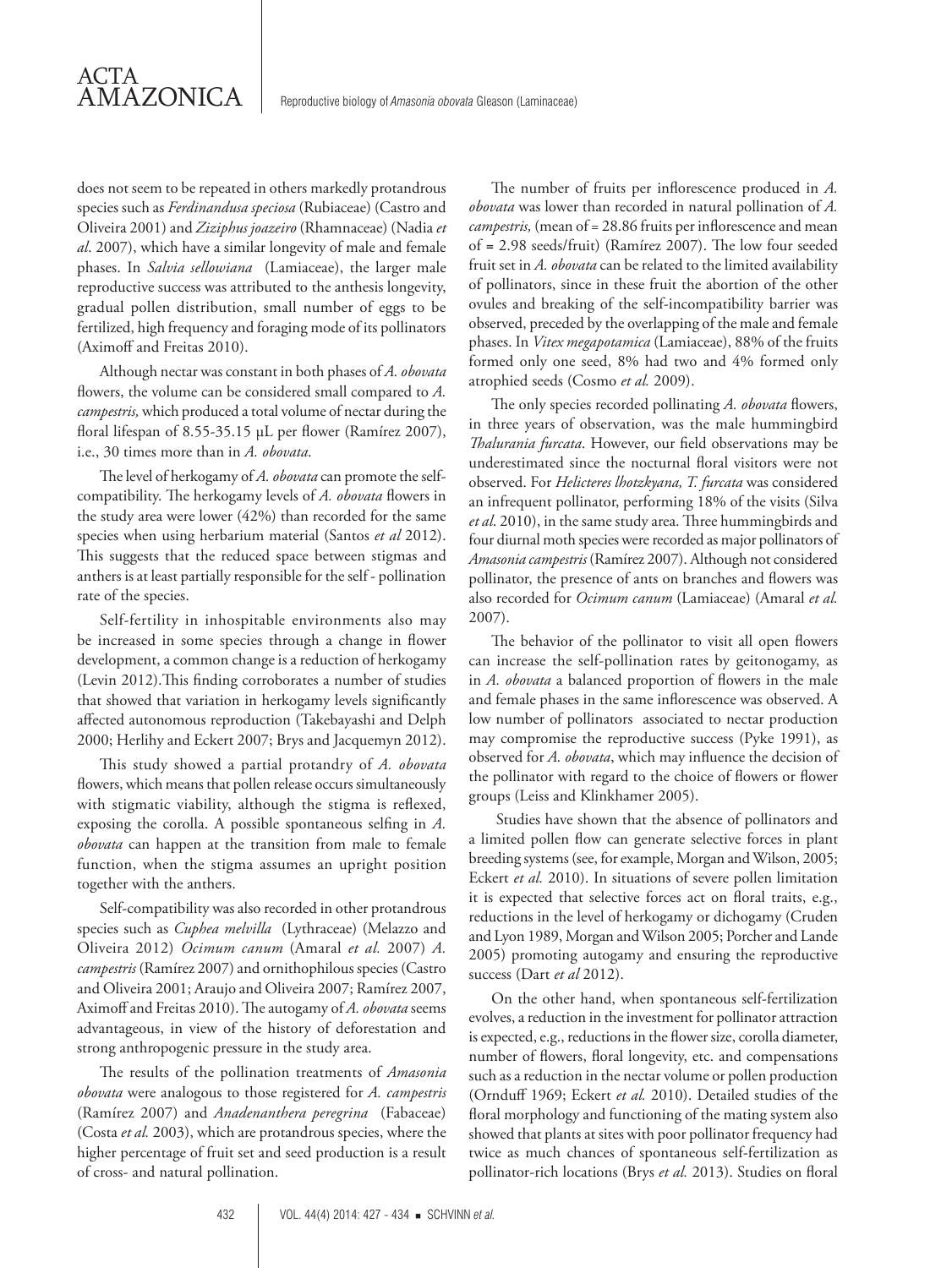traits and reproductive systems within and among other *A. obovata* populations are required to elucidate adaptations of species to environmental conditions.

# **CONCLUSIONS**

AMAZONICA

ACTA

The partial dichogamy of *A. obovata* flowers is evidenced by the concomitant expression of sexual functions in the male and female phases. The autogamy of *A. obovata* may be related to a reduction in the levels of herkogamy, and the low rate fruits set with four seeds to the limitation of pollinators. In the three years of observation, *Thalurania furcata* was the only pollinator observed visiting *A. obovata* flowers in the study area. Additional studies about the distribution of species are needed to clarify or test this herkogamy reduction.

# **ACKNOWLEDGEMENTS**

The authors wish to thank Juliana Santos (Universidade Federal Rural de Pernambuco) for identifying the species and the anonymous reviewers for their criticisms and suggestions for improvements of the manuscript. Financial support was provided by the Fundação de Pesquisa do Estado de Mato Grosso (FAPEMAT), grant number 296039/2010.

# **REFERENCES**

- Amaral, C.L.F.; Almeida, O.S.; Silva, A.B.; Brito, A.C. 2007. Tendências evolutivas de *Ocimum canum* Sims (Lamiaceae) subsidiando programas de melhoramento genético. *Diálogos e ciência*, 12: 1-11.
- Araujo, F.P.; Oliveira, P.E. 2007. Biologia floral de *Costus spiralis*  (Jacq.) Roscoe (Costaceae) e mecanismos para evitar a autopolinizacao. *Revista Brasileira de Botânica,* 30: 59-67.
- Assunção, V. A.; Guglieri-Caporal, A.; Sartori, A. L. B. 2011. Florística do estrato herbáceo de um remanescente de Cerradão em Campo Grande, Mato Grosso do Sul, Brasil. *Hoehnea,* 38: 281-288.
- Aximoff, I.A.; Freitas, L.2010. Is pollen removal or seed set favoured by flower longevity in a hummingbird-pollinated *Salvia* species?. *Annals of Botany*, 106: 414-419.
- Barrett, S.C.H. 2003. Mating strategies in flowering plants: The outcrossing-selfing paradigm and beyond. *Philosophical Transactions of the Royal Society of London, B, Biological Sciences,*  358 : 991-1004 .
- Bertin, R.I.; Newman C.M. 1993. Dichogamy in Angiosperms. *Botanical Review,* 59: 112-152.
- Brys, R.; Geens, B.; Beeckman, T.; Jacquemyn, H. 2013. Differences in dichogamy and herkogamy contribute to higher selfing in contrasting environments in the annual *Blackstonia perfoliata* (Gentianaceae). *Annals of Botany,* 111: 651-661.
- Brys, R.; Jacquemyn, H. 2012. Effects of human-mediated pollinator impoverishment on floral traits and mating patterns in a short-lived herb: an experimental approach. *Functional Ecology,* 26: 189-197.
- Bullock, S.H. 1985. Breeding systems in the flora of a tropical deciduous forest. *Biotropica,* 17: 287-301.
- Castro, C.C.; Oliveira, P.E.A.M. 2001. Reproductive biology of the protandrous *Ferdinandusa speciosa* Pohl (Rubiaceae) in southeastern Brazil. *Revista Brasileira de Botânica,* 24: 167-172.
- Cosmo, N.L.; Gogosz, A.M.; Nogueira, A.C.; Bona, C.; Kuniyoshi, Y.S. 2009. Morfologia do fruto, da semente e morfo-anatomia da plântula de *Vitex megapomica* (Spreng.) Moldenke (Lamiaceae) *Acta Botanica Brasilica,* 23: 389-397.
- Costa, R.B.; Contini, A.Z.; Melo, E.S.P. 2003. Sistema reprodutivo de *Anadenanthera peregrina* (L.) Speg e *Vochysia haenkiana* (Spreng.) Mart. em fragmento de cerrado na Chapada dos Guimarães – MT. *Ciência Rural,* 33: 305-310.
- Costa, R.C.; Araújo, F.S.; Lima-Verde, L.W. 2007. Flora and life-form spectrum in an area of deciduous thorn woodland (caatinga) in northeastern, Brazil. *Journal of Arid Environments*, 68: 237-247.
- Cruden, R.W.; Lyon, D.L. 1989. Facultative xenogamy: examination of a mixed mating system. In: Bock, J. e Linhart ,Y.B. (Eds.). *Evolutionary Ecology of Plants*. Boulder, Westview Press. p. 171-207.
- Dafni, A. 1992. *Pollination Ecology A Practical Approach.* Oxford, Oxford University Press. 260p.
- Dart, S.R.; Samir, K.E.; Austen, E.; Eckert, C.G. 2012. Broad geographic covariation between floral traits and the mating system in *Camissoniopsis cheiranthifolia* (Onagraceae): multiple stable mixed mating systems across the species' range?. *Annals of Botany,* 109: 599-611.
- Devlin, B.; Stephenson A.G. 1985. Sex differential floral longevity, nectar secretion, and pollinator foraging in a protandrous species. *American Journal of Botany*, 72:300-310.
- Eckert, C.G.; Kalisz, S.; Geber, M.A.; Sargent, R.; Elle, E.; Cheptou, P.O.; Goodwillie, C.; *et. al.* 2010. Plant mating systems in a changing world. *Trends in Ecology and Evolution*, 25: 35-43.
- Goodwillie, C.; Kalisz, S.; Eckert, C.G. 2005. The evolutionary enigma of mixed mating systems in plants: Occurrence, theoretical explanations, and empirical evidence. *Annual Review of Ecology Evolution and Systematics*, 36: 47-79.
- Harder, L.D.; Barrett, S.C.H. 2006. *Ecology and evolution of flowers.* New York, Oxford University Press.
- Harley, R.M. 2012. Checklist and key of genera and species of the Lamiaceae of the Brazilian Amazon. *Rodriguésia,* 63: 129-144.
- Herlihy, C.R.; Eckert, C.G. 2002. Genetic cost of reproductive assurance in a self-fertilizing plant. *Nature*, 416: 320 -323.
- Herlihy C.R.; Eckert, C.G. 2007. Evolutionary analysis of a key floral trait in *Aquilegia canadensis* (Ranunculaceae): genetic variation in herkogamy and its effect on the mating system. *Evolution*, 61: 1661-1674.
- Judd, W.S.; Campbell, C.S.; Kellogg, E.A.; Stevens, P.F.; Donoghue, M.J. 2009. *Sistemática vegetal: um enfoque filogenético*. 3 ed. Porto Alegre, Artmed.576p.
- Kalisz, S.; Randle, A.; Chaiffetz, D.; Faigeles, M.; Butera, A.; Beight, C. 2012. Dichogamy correlates with outcrossing rate and defines the selfing syndrome in the mixed-mating genus *Collinsia*. *Annals of Botany,* 109:571-582.